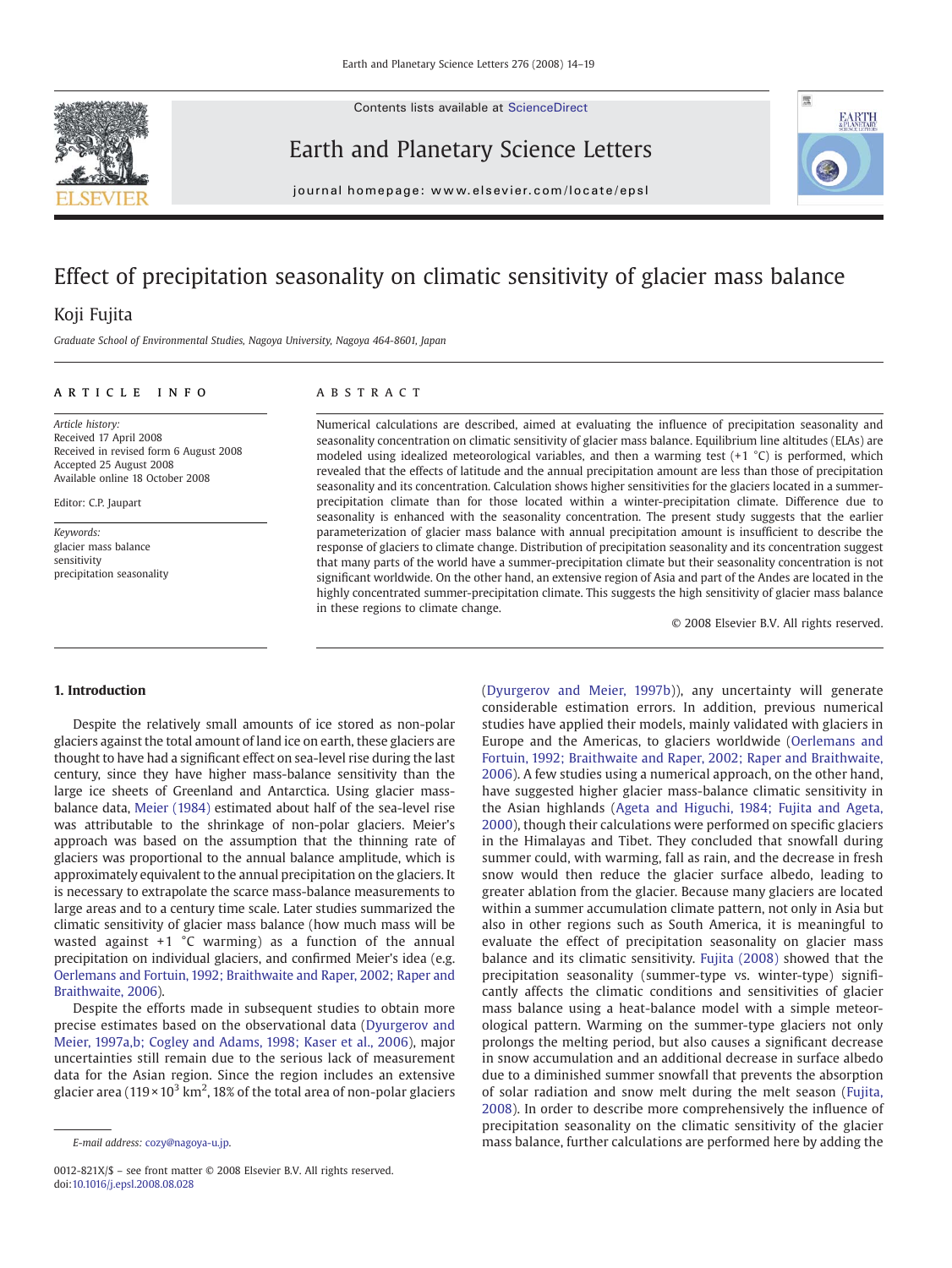<span id="page-1-0"></span>

Fig. 1. Simplified meteorological variables for the model: (a) air temperature; (b) wind speed, relative humidity and transmissivity for solar radiation, expressed by a single curve with different ordinate axes; and (c) solar radiation at the top of the atmosphere. Multiplying solar radiation at the top of the atmosphere, which is obtained at each latitude, by the transmissivity gives the solar radiation at the surface.

other factors of precipitation seasonality (other seasons and 'concentration of seasonality') to the calculation in [Fujita \(2008\).](#page-5-0)

#### 2. Mass-balance model

The energy–mass balance model used calculates the daily heat balance at the glacier surface, including radiation balance, sensible and latent turbulent heat fluxes, heat conduction into the glacier, and mass balance consisting of snow accumulation, melt, refreezing and evaporation:

$$
\max [Q_M; 0] = (1-\alpha)R_S + R_L - \min [\sigma T_S^4; 315.6] + Q_S + E_V I_e + Q_G. \tag{1}
$$

Heat for melting  $(Q_M)$  is obtained if the right-hand side of the equation is larger than zero. Absorbed short-wave radiation is calculated from surface albedo  $(\alpha)$  and downward short-wave radiation  $(R<sub>S</sub>)$ . Downward long-wave radiation  $(R<sub>L</sub>)$  is calculated from air temperature, relative humidity and the ratio of downward short-wave radiation to that at the top of atmosphere using an empirical scheme ([Kondo, 1994](#page-5-0)). Upward long-wave radiation is obtained by the Stefan–Boltzmann constant  $(\sigma)$  and surface temperature in Kelvin  $(T<sub>S</sub>)$  assuming black body for the snow/ice surface. A melting surface (0 °C surface temperature) releases an upward longwave radiation of 315.6 (W m<sup>-2</sup>). Sensible ( $Q<sub>S</sub>$ ) and latent ( $E<sub>V</sub>l<sub>e</sub>$ ) turbulent heat fluxes are obtained by bulk methods.  $l_e$  is the latent heat for evaporation of water or ice, which is determined from the surface temperature. Conductive heat into the glacier ice  $(Q_C)$  is obtained by calculating the temperature profile of the snow layer and/ or glacier ice. Absorption of short-wave radiation in snow and ice, which increases the temperature of the snow and ice, is taken into account [\(Fujita and Ageta, 2000\)](#page-5-0). All heat components are positive when fluxes are directed toward the surface. Mass balance  $(B)$  at any location on the glacier is calculated as:

$$
B = Ca - Q_M / l_m + E_V + R_F. \tag{2}
$$

Solid precipitation (Ca, positive sign), which is determined along with air temperature, is equivalent to accumulation over the glacier. Mass is removed from the glacier as meltwater  $(Q_M / l_m)$ , positive sign) and evaporation ( $E_V$ , negative sign).  $l_m$  is the latent heat for melting ice. A part of the meltwater is fixed to the glacier by refreezing  $(R<sub>F</sub>$ , positive sign), if the glacier ice is cold enough ([Fujita](#page-5-0) [et al., 1996](#page-5-0)). The refreezing amount is calculated in the model by considering the conductive heat into glacier ice and the presence of water at the interface between the snow layer and glacier ice ([Fujita](#page-5-0) [and Ageta, 2000\)](#page-5-0). Refreezing during winter and shorter cooling events are also calculated. Special attention should be paid to treatment of the surface albedo  $(\alpha)$  as it varies enormously in space and time even on a single glacier (albedo declines down a glacier and during the course of the melt season). The albedo in the model was calculated according to the surface snow density, which changes with snow compaction. This treatment guarantees the feedback effect of albedo in climatic change experiments. Validation of the model was performed for a Tibetan glacier, considering parameters such as ice temperature, seasonal change in levels of surface snow (accumulation and ablation) and ice (meltwater refreezing), albedo at different altitudes, and altitudinal profile of mass balance [\(Fujita and Ageta, 2000](#page-5-0)). Detailed schemes have been described by [Fujita and Ageta \(2000\)](#page-5-0) for the entire model and by [Fujita \(2007\)](#page-5-0) for albedo and snow densification.

#### 3. Simple meteorological input

Since our purpose is not to examine specific glaciers, but to evaluate the influence of the main precipitation seasons on glacier mass balance, we set up an ideal meteorological input. Daily air temperature has clear seasonality assuming the Northern Hemisphere, which described as:

$$
T_{\rm d} = v_{\rm a} - A_{\rm a} \sin \left[ (d + 91) \times \frac{2\pi}{365} \right] - I_{\rm w} \cos \left[ (d + 91) \times \frac{2\pi \times 52}{365} \right]. \tag{3}
$$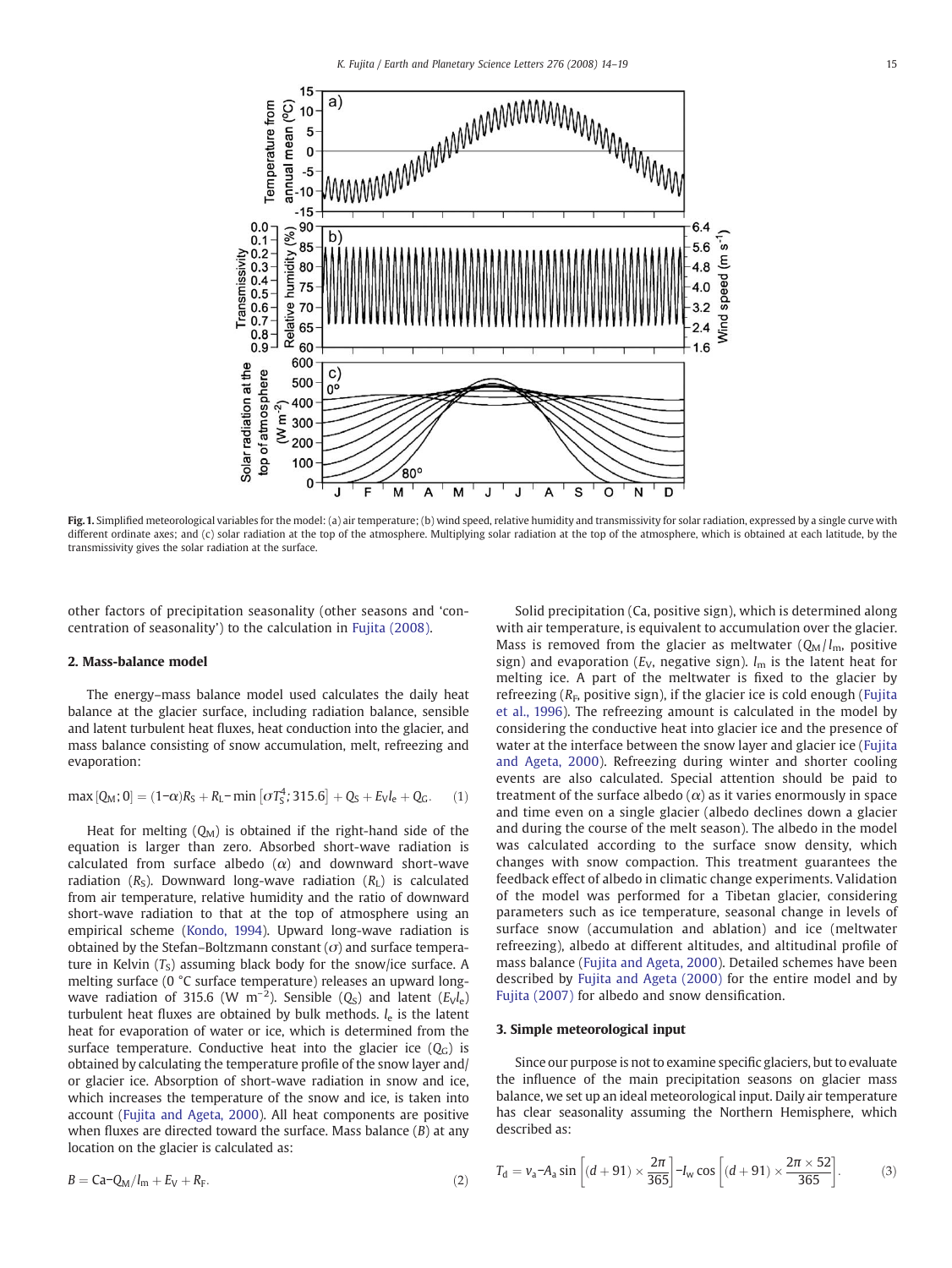Table 1 Values of variables used in the calculation

| Variables                         | Annual average | Weekly amplitude |
|-----------------------------------|----------------|------------------|
|                                   | $(v_a)$        | $(I_w)$          |
| Air temperature (°C)              |                | 3.0              |
| Transmissivity of solar radiation | 0.45           | 0.3              |
| Relative humidity (%)             | 75             | 10               |
| Wind speed $(m s^{-1})$           | 4.0            | 1.6              |
| Precipitation ratio               |                | 10               |
|                                   |                |                  |

Here, daily air temperature  $(T_d)$  at a given date of year  $(d)$  is described by its annual mean air temperature  $(v_2)$  with a seasonality defined by an annual range of temperature  $(A<sub>a</sub>)$ . A weekly periodic pattern suggesting a mesoscale atmospheric circulation is described with amplitude  $(I_w)$ . This equation gives the dates of maximum and minimum temperature at the end of June and December. The annual range of temperature is assumed as 10 °C, with a 20 °C difference between maximum and minimum temperatures ([Fig. 1](#page-1-0)a). Transmissivity of solar radiation, relative humidity and wind speed ([Fig. 1](#page-1-0)b) are assumed as:

$$
v_{\rm d} = v_{\rm a} + I_{\rm w} \cos\left(d \times \frac{2\pi \times 52}{365}\right). \tag{4}
$$

Here, a given daily variable  $(v_d)$  on a given day of the year  $(d)$  is described by its annual average  $(v_a)$ . A weekly periodic pattern suggesting a mesoscale atmospheric circulation is described with amplitude  $(I_w)$ . Multiplying transmissivity by solar radiation at the top of atmosphere ([Fig. 1c](#page-1-0)) gives the solar radiation at the surface. These equations give simple periodic patterns by values summarized in Table 1 as shown in [Fig. 1.](#page-1-0)

Daily precipitation is given as:

$$
P_{\rm d} = \frac{P_{\rm r}}{\sum_{\rm year} P_{\rm r}} P_{\rm a}
$$
\n
$$
P_{\rm r} = \max \left( \left\{ I_{\rm a} \cos \left[ (d - d_{\rm max}) \times \frac{2\pi}{365} \right] + I_{\rm w} \cos \left[ (d - d_{\rm max}) \times \frac{2\pi \times 52}{365} \right] \right\}; 0 \right)
$$
\n<sup>(5)</sup>

Here, multiplying daily precipitation ratio ( $P_r/\Sigma_{\text{year}}P_r$ ) by annual precipitation ( $P_a$ , m w.e.) gives daily precipitation ( $P_d$ ). Precipitation seasonality is described by the date of precipitation maximum  $(d_{\text{max}})$ . Seasonality concentration is given by a parameter  $(I_a)$ . Precipitation pattern also has weekly fluctuation. Some examples are shown in Fig. 2.

#### 4. Sensitivities of mass balance to warming

First, we calculate the equilibrium line altitude (ELA, altitude where annual accumulation and ablation are equal) by changing air temperature (0.3 °C step, assuming 50 m altitude interval) under a given latitude and precipitation pattern, which is defined by seasonality, concentration and annual amount. The annual cycle starts from October. Calculated results of the fifth year are obtained for the stabilization of glacier ice temperature. Second, air temperature is everywhere increased by +1 °C in the sixth year, and the mass balance at the original ELA is obtained as a measure of climatic sensitivity. Much fine tuning was necessary in previous studies to obtain specific mass balances (averaged for the whole glacier area) (e.g. [Oerlemans and Fortuin, 1992; Gregory and Oerlemans,](#page-5-0) [1998; Braithwaite and Raper, 2002; Raper and Braithwaite, 2006\)](#page-5-0). Any change in the altitudinal distribution of precipitation, for instance, will seriously alter the glacier mass balance ([Oerlemans and Fortuin, 1992](#page-5-0)). Spatial distributions and fluctuations in meteorological variables within a certain region, however, are not fully understood worldwide. On the other hand, conditions at the ELA are close to the average for the whole glacier. Thus, the conditions and climatic sensitivity to warming of the ELA are dealt with as indices of glacier mass balance in this study. Because a combination of weekly peaks of precipitation and air temperature significantly affects the calculated results, the 7-day averages of output are discussed hereafter. Weekly patterns of relative humidity and transmissivity are also changed consistently with that of precipitation (e.g. high humidity and low transmissivity with precipitation peak and vice versa). This assumption is based on a favorable correlation between precipitation and transmissivity, which was found in the observational data in/around Tibet [\(Matsuda et al., 2006\)](#page-5-0). Although the lower humidity does not always mean higher transmissivity in the real world, the effect of a different combination of relative humidity and transmissivity is not significant in primary calculations (less than 0.1 m w.e. as the sensitivity). We do not discuss the combination of wind speed because its variability did not significantly affect the mass balance ([Fujita and Ageta, 2000;](#page-5-0) [Fujita et al., 2007\)](#page-5-0).

[Fig. 3](#page-3-0) presents the sensitivity calendar of ELAs to uniform warming. The effects of latitude (a), annual precipitation (b) and concentration  $(c)$ are depicted with the date of maximum precipitation (abscissa). [Fig. 3a](#page-3-0) shows the higher sensitivity at the lower latitude in a given seasonality. Since warming causes albedo lowering at any condition, stronger solar radiation increases more absorption of solar radiation and thus more melting at lower latitude. [Fig. 4a](#page-3-0) shows that the changes in positive degree-day sum by warming are not significant in association with the



Fig. 2. Examples of precipitation pattern. Left panels show changes in the date of maximum precipitation ( $d_{\text{max}}$ =91, 182, 273, 364, top to bottom) with a given seasonality concentration  $(I_a=4)$ . Right panels show changes in seasonality concentration  $(I_a=0, 4, 8, 12,$  top to bottom) with a given date of the maximum precipitation  $(d_{\text{max}}=182)$ .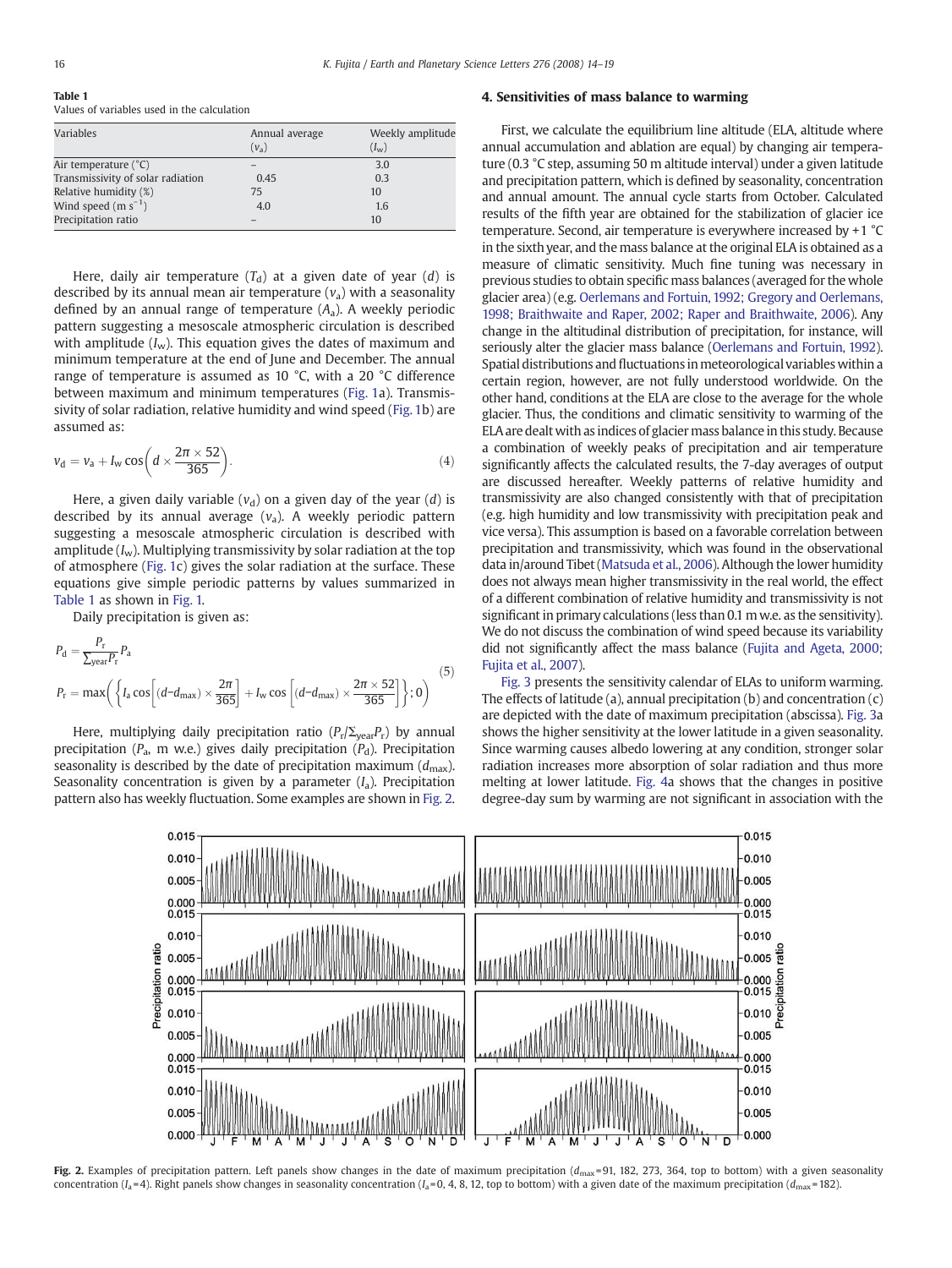<span id="page-3-0"></span>

Fig. 3. Climatic sensitivity of glacier mass balance to uniform warming  $(+1 \degree C)$ . a) Effect of latitude under a given annual precipitation (2 m w.e.) with a given concentration  $(I_a=6)$ . b) Effect of annual precipitation with a given concentration ( $I_a$ =6) at a given latitude (40°). c) Effect of seasonality concentration under a given annual precipitation (2 m w.e.) at a given latitude (40°). Abscissa denotes the date of maximum precipitation in all panels.

latitude. This implies that the sensitivities of glacier mass balance are affected not by the difference of increased temperature, but by the increased absorption of solar radiation in terms of latitude effect. The greater the annual precipitation, on the other hand, the higher the sensitivity in a given seasonality (Fig. 3b). This supports the basic idea in previous studies on the sensitivities of glacier mass balance [\(Meier,](#page-5-0) [1984; Oerlemans and Fortuin, 1992; Raper and Braithwaite, 2006\)](#page-5-0). [Oerlemans and Fortuin \(1992\)](#page-5-0) explained the reason why glaciers in a humid climate (humid-glaciers) are more sensitive rather than those in an arid climate (arid-glaciers). A significant fraction of the rainfall in annual precipitation will increase when temperature increases on the humid-glaciers, while this is not significant on arid-glaciers. In addition, the relation between annual air temperature and total melt is not linear. With increasing temperature the melt rate increases, and the melt season becomes longer. The relation implies that, for a given rise in annual temperature, the increase in melt is larger when the melt rate in the unperturbed state is higher. Therefore, mass-balance gradients, which imply sensitivities of glacier mass balance to warming, tend to become larger in humid-glaciers [\(Oerlemans and Fortuin, 1992\)](#page-5-0). The calculations of this study lend support to the notion that the changes in positive degree-day sum by warming are the largest in association with the annual precipitation (Fig. 4b) rather than thosewith the other factors (Fig. 4a and c) [\(Oerlemans and Fortuin, 1992](#page-5-0)).

At the same latitude (Fig. 3a) or under the same annual precipitation (Fig. 3b), however, the differences among sensitivities associated with seasonality are significantly obvious. Different pattern of the positive degree-day (Fig. 4) against the sensitivity (Fig. 3) suggests that the degree of temperature increase is not always a significant parameter controlling the sensitivity of glacier mass balance. By comparing summer and winter seasonality in the same conceptual modeling, [Fujita \(2008\)](#page-5-0) explained that warming on the winter-type glaciers only prolonged the melting period without changing snowfall in summer. On the other hand, warming on the summer-type glaciers not only prolonged the melting period, but also caused a significant decrease in snow accumulation and an additional decrease in surface albedo due to a diminished summer snowfall that prevents the absorption of solar radiation and snow melt during the melt season. [Fujita \(2008\)](#page-5-0) also found that the contributions of decreased accumulation and lowered albedo, both of which were caused by altered precipitation phase (snow to rain), changed with annual precipitation. In a humid environment, a significant decrease in snow accumulation on the glaciers located within a summer accumulation pattern directly caused higher sensitivities. In an arid environment, on the other hand, the decreased summer snow induced accelerated melting by lowering the surface albedo and thus increasing absorption of solar radiation on the glaciers located within a summer accumulation pattern [\(Fujita, 2008](#page-5-0)).

In the numerical simulations, the effect of the concentration of precipitation seasonality is examined (Fig. 3c). The figure shows a significant alternation of climatic sensitivity attributed to the seasonality concentration. Without seasonality  $(I_a=0)$ , for instance, a difference associated with precipitation seasonality unsurprisingly does not appear. Obvious seasonality, however, enhances the contrast between



**Fig. 4.** Change in positive degree-day sum at the ELA to uniform warming  $(+1, 0)$ . a) Effect of latitude under a given annual precipitation (2 m w.e.) with a given concentration ( $I_a$ =6). b) Effect of annual precipitation with a given concentration ( $I_a$ =6) at a given latitude (40°). c) Effect of seasonality concentration under a given annual precipitation (2 m w.e.) at a given latitude (40°). Abscissa denotes the date of maximum precipitation in all panels.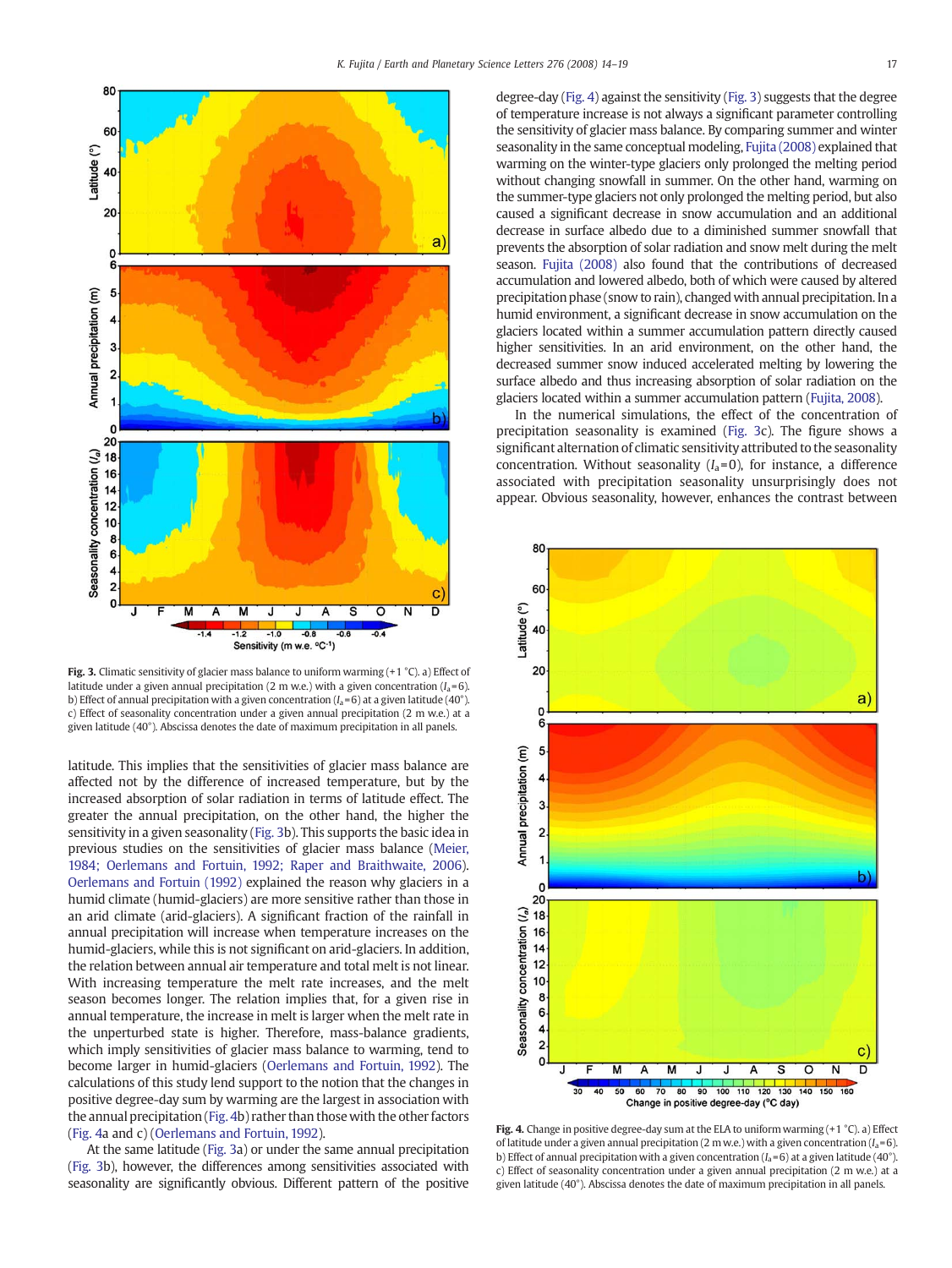<span id="page-4-0"></span>summer and winter even under the same annual precipitation environment. Discrepancy among patterns of sensitivity and change in positive degree-day sum suggests that the change in surface albedo and accumulation more effectively alter the sensitivities than air temperatures. This simulation strongly suggests that the parameterization of climatic sensitivity of glacier mass balance in the previous studies does not sufficiently describe the primary feature of glacier responses to climate change. The sensitivities obtained using observational data, in which seasonality might be involved, should include the feature described in this study. Approximation with a linear regression, however, could compensate for these contrasts due to the biased number of glaciers examined in the Euro-American regions.

### 5. Global precipitation seasonality

The simulation suggests that the precipitation seasonality and its concentration strongly affect the sensitivity of glacier mass balance. In order to describe the present climate condition associated with precipitation seasonality, we examine the precipitation seasonality index (PSI) and the seasonality concentration index (SCI) by analyzing monthly data of precipitation from GPCP ([Adler et al.,](#page-5-0) [2003\)](#page-5-0) and of surface air temperature from NCEP/NCAR ([Kalnay et al.,](#page-5-0) [1996\)](#page-5-0). Both data are averaged for the period from 1981 to 2000. PSI is defined as the difference between the hottest month and the month of maximum precipitation. No difference and the maximum difference (six months) in PSI imply the summer and winterprecipitation climate, respectively. Spring or autumn is not distinguished. SCI is defined as the standard deviation in the monthly precipitation divided by the annual average monthly precipitation for avoiding the effect of annual amount. Even if the same standard deviations were obtained such as 10 mm, for instance, seasonal variabilities could differ depending on their monthly averages (such as 10 mm or 100 mm). The maximum SCI is defined as 3.3 (only one month precipitation throughout a year).



Fig. 5. Distribution of precipitation seasonality index (PSI, upper) and seasonality concentration index (SCI, lower). See text for the definition.